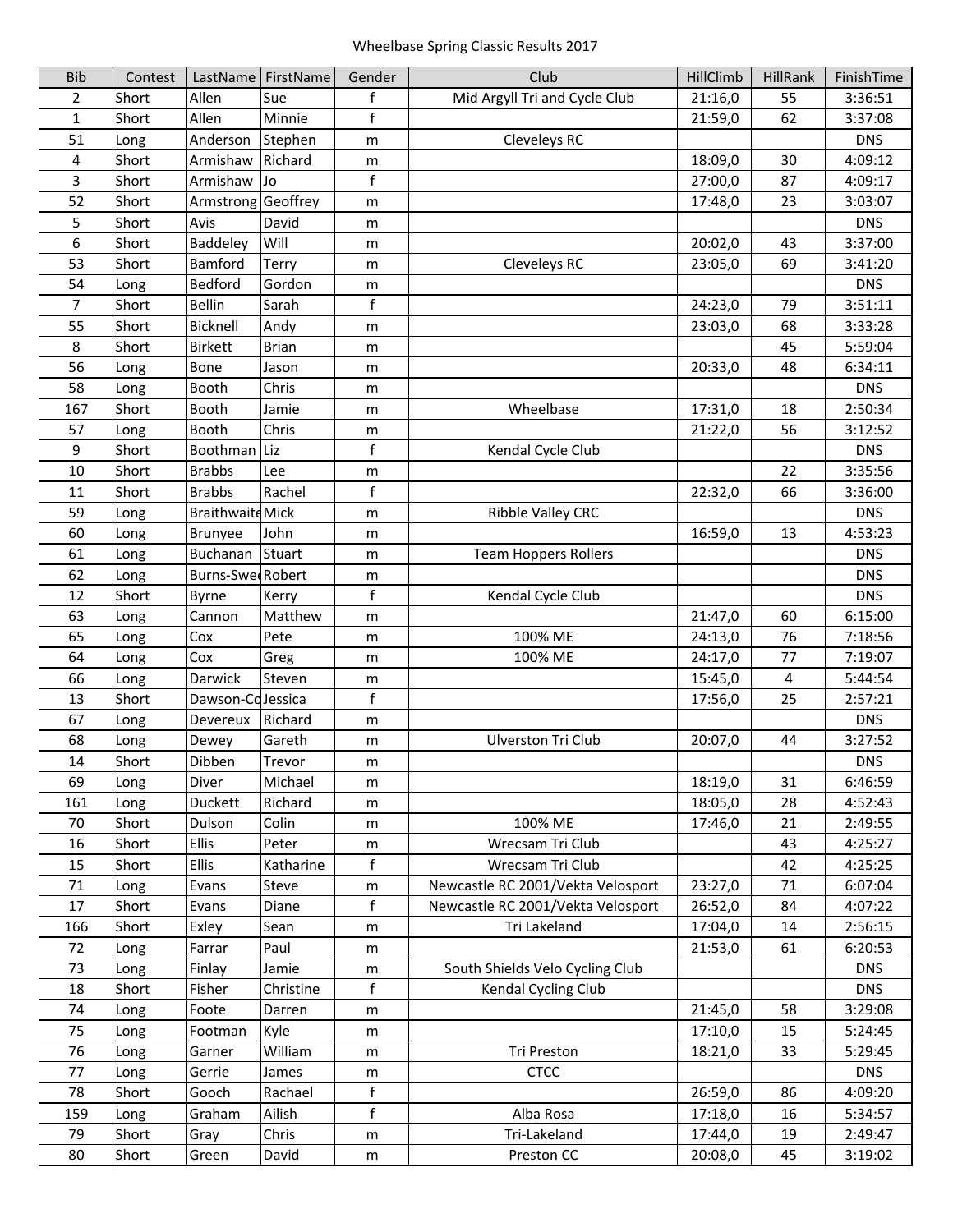| <b>Bib</b> | Contest      |                            | LastName   FirstName | Gender           | Club                        | HillClimb | HillRank       | FinishTime |
|------------|--------------|----------------------------|----------------------|------------------|-----------------------------|-----------|----------------|------------|
| 81         | Short        | Gregory                    | Thomas               | m                |                             | 28:08,0   | 88             | 4:10:51    |
| 82         | Long         | Grimshaw                   | <b>Nick</b>          | m                |                             |           |                | <b>DNS</b> |
| 83         | Long         | Grogan                     | Darren               | m                | 100% ME                     | 16:36,0   | 10             | 4:53:16    |
| 84         | Long         | Guthrie                    | Mark                 | m                |                             | 18:57,0   | 37             | 5:35:32    |
| 85         | Long         | Hallewell                  | Andy                 | m                |                             |           |                | <b>DNS</b> |
| 19         | Short        | Hamer                      | Chris                | m                |                             |           |                | <b>DNS</b> |
| 20         | Short        | Hamer                      | Sarah                | $\mathsf f$      |                             |           |                | <b>DNS</b> |
| 86         | Long         | <b>Harper Gov Marianne</b> |                      | $\sf f$          |                             |           |                | <b>DNS</b> |
| 21         | Short        | Head                       | Steve                | m                |                             |           |                | <b>DNF</b> |
| 87         | Long         | Heap                       | Clive                | m                |                             |           |                | <b>DNS</b> |
| 88         | Long         | Heard                      | Mark                 | m                |                             | 19:19,0   | 40             | 5:16:17    |
| 89         | Long         | Hearle                     | Chris                | m                |                             |           | 36             | 5:54:57    |
| 90         | Long         | Herbert                    | Lee                  | m                | <b>Team Hoppers Rollers</b> |           |                | <b>DNS</b> |
| 91         | Long         | Heyes                      | Jeff                 | m                | Tri-Lakeland                |           |                | <b>DNS</b> |
| 92         | Long         | Hodgson                    | Dave                 | m                |                             |           |                | <b>DNS</b> |
| 93         | Long         | Holden                     | Jenny                | $\mathsf f$      | Kendal CC                   | 17:48,0   | 22             | 5:12:39    |
| 94         | Short        | Horton                     | Richard              | m                |                             | 21:01,0   | 54             | 3:21:52    |
| 163        | Short        | Hunter                     | Joy                  | $\sf f$          |                             | 25:55,0   | 83             | 4:06:08    |
| 95         | Short        | Hutton                     | Thomas               | m                | Cleveland Wheelers CC       | 21:29,0   | 57             | 3:12:42    |
| 23         | Short        | Johnson                    | Lucy                 | $\mathsf f$      | Kendal Cycle Club           |           |                | <b>DNS</b> |
| 96         | Long         | Johnson                    | Adam                 | m                |                             | 16:25,0   | 8              | 5:15:59    |
| 22         | Short        | Johnson                    | Barry                | m                | Tri Lakeland                | 23:42,0   | 73             | 3:30:23    |
| 160        | Long         | Jordon                     | Luke                 | m                |                             | 17:19,0   | 17             | 5:34:57    |
| 97         | Long         | Kelly                      | Danny                | m                |                             |           | 47             | 6:20:55    |
| 98         | Long         | Kerr                       | Anthony              | m                | <b>CCTC</b>                 |           |                | <b>DNS</b> |
| 99         | Long         | Laker                      | Gerard               | m                |                             |           |                | <b>DNS</b> |
| 32         | Short        | Lawrence                   | Neil                 | m                | Lakes RC                    | 20:01,0   | 42             | 3:25:43    |
| 100        | Long         | Laybourn                   | Graham               | m                |                             |           |                | <b>DNS</b> |
| 101        | Long         | Leach                      | Ros                  | $\mathsf f$      |                             |           |                | <b>DNS</b> |
| 165        | Short        | Leckey                     | Sean                 | m                | Wheelbase                   | 14:54,0   | $\overline{2}$ | 2:40:00    |
| 102        | Long         | Litten                     | Josh                 | m                |                             | 18:55,0   | 35             | 5:44:50    |
| 104        | Long         | Logan                      | Malcolm              | m                |                             |           | 26             | 5:39:32    |
| 103        | Long         | Logan                      | lan                  | m                |                             |           |                | <b>DNS</b> |
| 105        | Long         | Lyne                       | lan                  | m                |                             | 18:00,0   | 26             | 5:29:19    |
| 106        | Long         | MacDonald Tom              |                      |                  |                             | 16:06,0   | 6              | 4:55:10    |
| 164        | Short        | Martin                     | Scott                | m<br>m           |                             | 18:07,0   | 29             | 3:26:00    |
| 108        |              | Mcintosh                   | Jack                 |                  | Kendal CC                   |           | 39             | 5:56:48    |
| 107        | Long<br>Long | McKinney                   | James                | m                |                             | 23:49,0   | 74             | 6:33:57    |
| 109        | Short        | Miller                     | Darren               | m<br>m           |                             | 21:45,0   | 59             | 3:29:01    |
| 110        | Long         | Moore                      | Sam                  | m                | Millom Velo Club [MVC]      | 16:51,0   | 11             | 4:55:11    |
| 111        | Short        | Morphet                    | John                 | m                | Salt Ayre Cog Set           | 16:01,0   | 5              | 3:11:28    |
| 112        | Long         | Morris                     | Tony                 | m                | Kendal CC                   |           |                | <b>DNS</b> |
| 113        | Long         | Moss                       | Christophe           | m                | kendal cc                   | 18:38,0   | 34             | 5:30:07    |
| 114        | Long         | Mullarkey                  | Gregory              | m                |                             | 25:09,0   | 82             | 5:45:46    |
| 116        | Short        | Mumford                    | Simon                | m                | Lune RCC                    |           | 9              | 3:11:26    |
| 115        |              | Mumford                    | Bill                 |                  |                             |           |                | <b>DNS</b> |
| 117        | Long<br>Long | Naden                      | Sarah                | m<br>$\mathsf f$ |                             |           |                | <b>DNS</b> |
| 118        | Long         | Nattress                   | Chris                |                  |                             | 19:44,0   | 41             | 6:03:47    |
| 119        | Long         | Nicolson                   | Angus                | m<br>m           |                             |           |                | <b>DNS</b> |
| 120        | Long         | Oates                      | Andrew               | ${\sf m}$        |                             |           |                | <b>DNS</b> |
| 24         | Short        | Paisley                    | Ennis                | f                |                             |           |                | <b>DNS</b> |
| 121        | Long         | Palenicek                  | Tom                  | m                |                             | 22:26,0   | 64             | 6:06:46    |
|            |              |                            |                      |                  |                             |           |                |            |